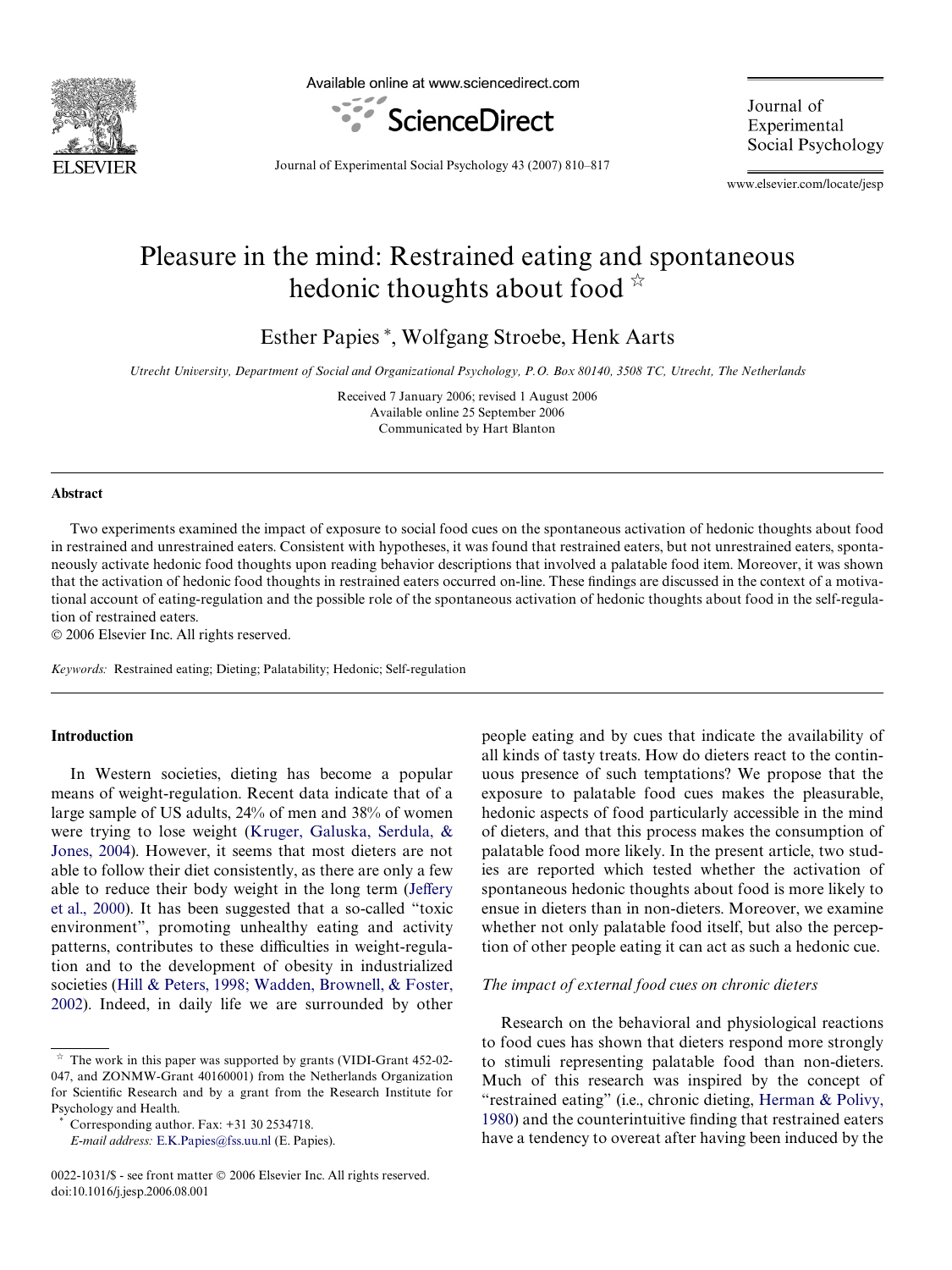experimenter to consume a prescribed amount of palatable and typically highly calorific food (a so-called "preload"; [Herman & Mack, 1975](#page-7-4); for an overview, see [Ruderman,](#page-7-5) [1986\)](#page-7-5). Herman and Polivy argued that while unrestrained eaters regulate their eating behavior by responding to internal cues such as hunger and satiety, restrained eaters regulate their food consumption cognitively by adhering to self-set dieting rules [\(Herman & Polivy, 1984](#page-7-6)). Once they have violated these rules, for example by consuming an experimental "preload" such as a high-calorie milkshake, they overeat because they feel that their diet is ruined anyway. This motivational explanation of overeating has been termed the "what-the-hell-effect" ([Herman & Mack, 1975](#page-7-4)).

However, later studies indicated that restrained eaters could be induced to overeat not only by the consumption of an actual preload, but also by the mere perception of palatable food. Restrained eaters who were confronted with the smell or sight of palatable food or who had been instructed to imagine a palatable food, ate more after this experimental manipulation than unrestrained eaters. Unrestrained eaters were not influenced by the food cues or even reduced their consumption [\(Fedoro](#page-7-7)ff[, Polivy, & Herman, 1997; Jan](#page-7-7)[sen & Van den Hout, 1991; Rogers & Hill, 1989\)](#page-7-7). Moreover, restrained eaters were found to respond with higher levels of salivation to the presence of palatable food [\(Brunstrom,](#page-7-8) [Yates, & Witcomb, 2004; Tepper, 1992\)](#page-7-8) and to the smell of food [\(LeGo](#page-7-9)ff [& Spigelman, 1987](#page-7-9)). Finally, olfactory and cognitive food cues were also shown to elicit stronger cravings for the presented food in restrained than in unre-strained eaters ([Fedoro](#page-7-7)ff [et al., 1997; Fedoro](#page-7-7)ff, Polivy,  $\&$ [Herman, 2003](#page-7-7)).

The work reviewed above shows that external cues representing palatable food trigger stronger eating-oriented reactions in restrained eaters than in unrestrained eaters, even when no preload has been consumed. These data may suggest that restrained eaters' behavioral reactions are the result of hedonic thoughts about food (e.g., delicious, tasty) that are triggered by the processing of palatable food cues (e.g., pizza). Such hedonic thoughts represent the evaluative meaning of a stimulus in terms of pleasure, which is one of the basic evaluative dimensions that is accessed when people perceive and categorize stimuli in their environment ([Tesser & Martin, 1996\)](#page-7-10). Hedonic thoughts about food refer to the pleasure that can be derived from eating the food, and as such, they might be a powerful trigger of actual eating behavior [\(Epstein, Truesdale, Wojcik, Paluch,](#page-7-11)  $&$  Raynor, 2003). The findings reviewed above suggest that these hedonic thoughts of restrained eaters are triggered spontaneously, that is without the conscious intent of the perceiver, since they potentially interfere with the conscious dieting goal of restrained eaters. In order to test this possible mechanism underlying the overeating of restrained eaters, the present studies examined the spontaneous activation of the hedonic concept in response the processing of palatable food cues.

The work on delay of gratification by Mischel and his colleagues (e.g., [Mischel, Cantor, & Feldman, 1996;](#page-7-12) [Mischel, Shoda, & Rodriguez, 1989](#page-7-12)) lends support to the notion that the difficulties of restrained eaters in resisting palatable food could be due to the way in which they cognitively represent it. Mischel's work has amply demonstrated that a focus on the "hot", consummatory features of food stimuli makes delay of gratification much more difficult [\(Mischel et al., 1996](#page-7-12)). In line with these findings, we suggest that restrained eaters are more likely to access such hedonic representations of palatable food when they are exposed to food cues, and therefore to give in to the temptations of palatable food.

Palatable food itself may not be the sole cue that triggers hedonic mental processes in dieters. Another external cue that has been found to exert strong effects on eating behavior is the presence of other people eating. It is a well-established finding that humans eat more in a group than when alone, and that the presence of another person eating a lot or eating little can similarly facilitate or inhibit our eating behavior (for an overview, see [Herman, Roth, & Polivy,](#page-7-13) [2003\)](#page-7-13). Accordingly, to more fully understand and appreciate the role of food cues in the spontaneous activation of hedonic processes, it is important to examine how the processing of eating behavior and specific food objects interact in the elicitation of hedonic thoughts in unrestrained and restrained eaters.

# *The present research*

We report two experiments designed to investigate whether restrained eaters activate hedonic thoughts when they perceive another person enjoying good food. Previous research has shown that, upon perceiving the behavior of another person, people infer or activate certain psychological characteristics (e.g., traits or goals) implied by, or associated with the behavior [\(Hassin, Aarts, & Ferguson, 2005;](#page-7-14) [Uleman, Newman, & Moskowitz, 1996\)](#page-7-14), even without explicit instructions or conscious intentions to do so. Although the activation of these characteristics is mainly studied in isolation, recent research shows that it has direct implications for the perceiver's own behavior [\(Aarts, Gol](#page-7-15)lwitzer,  $& Hassin, 2004$ ). In the present research, we specifically examined whether restrained eaters activate hedonic thoughts when they perceive someone eating palatable food. As hedonic thoughts refer to the pleasure-related dimension of evaluations, they will make the consumption of palatable foods more likely [\(Aarts et al., 2004; Mischel](#page-7-15) [et al., 1996](#page-7-15)). Accordingly, examining the impact of social food cues on the activation of hedonic thoughts about food in restrained eaters may help to better understand the process that leads restrained eaters to abandon their diet and overeat in response to cues such as the sight, smell or taste of palatable food.

## **Study 1**

The first study serves as an initial test of our hypothesis that restrained eaters, but not unrestrained eaters,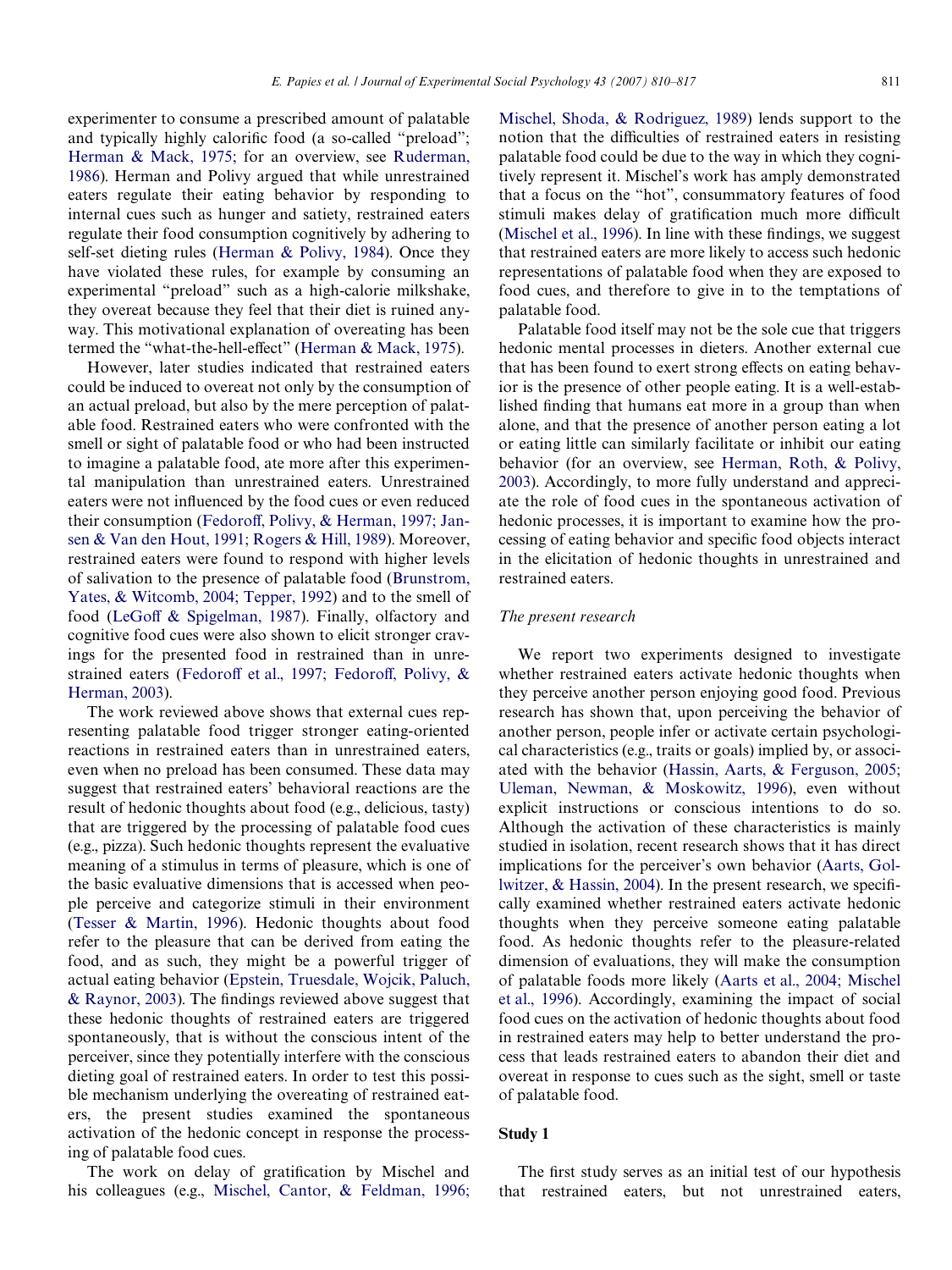spontaneously think about the hedonic aspects of food when perceiving palatable food or the eating behavior of another person. In this study, we used the probe recognition task (McKoon  $& Ratcliff, 1986$  $& Ratcliff, 1986$ ), which assesses the spontaneous activation of certain concepts during text comprehension. In the probe recognition task, participants are presented with a number of behavior descriptions. Each behavior description is immediately followed by a probe word, and participants are asked to respond to the probe word as quickly and accurately as possible by indicating whether it has been part of the preceding sentence or not. On the critical trials, the probe word may be suggested by the preceding sentence without being explicitly mentioned in it. Upon reading the behavior description, the accessibility of the implied concept increases, thereby interfering with the required "no"-answer. The processes assessed by the probe recognition task can be considered spontaneous because participants are not instructed to think about certain concepts when they read the behavior descriptions, rather, they are merely instructed to read the text [\(McKoon & Ratcli](#page-7-16)ff[, 1986\)](#page-7-16).

In the present study, we presented participants with behavior descriptions which involved an actor and a food item. However, these behavior descriptions varied systematically on two dimensions, namely the palatability of the food item mentioned, and whether the actor was actually eating the food. This way, we not only tested for the spontaneous occurrence of hedonic thoughts about food, but we also examined whether such thoughts are activated by the processing of both palatable food words and the eating behavior of another person.

Given the empirical evidence showing that restrained eaters display stronger eating-oriented reactions to palatable food cues than unrestrained eaters, we hypothesized restrained eaters' response latencies to be higher on trials involving palatable food compared to trials with neutral food. Reading about palatable food should activate in restrained eaters hedonic thoughts about food, thereby slowing down the correct "no"-answer to the hedonic food word following the behavior description.

## *Methods*

#### *Participants and design*

One hundred and seven students (84 women, 23 men) of Utrecht University participated in the study in exchange for course credit or  $\epsilon$ 4. The experiment had a 2 (food object: palatable vs. neutral)  $\times$  2 (actor's behavior: eating vs. other) design with the last factor as a within participants factor, and with dietary restraint as a continuous variable. Participants were randomly assigned to either the palatable food condition or to the neutral food condition. The experimental sentences contained behavior that explicitly refers to eating, and behavior that does not explicitly refer to eating. Dietary restraint was measured by means of the Concern for Dieting subscale of the Revised Restraint Scale [\(Herman & Polivy, 1980](#page-7-3), see Appendix [A\)](#page-6-0). Gender had no effects on the results reported below.

#### *Materials*

Participants were presented with 24 experimental trials and 108 filler trials, with each trial consisting of a sentence followed by a probe word. Of the experimental sentences, there were 6 sentences with an eating behavior and palatable food (e.g., "Bill is eating a big piece of apple pie."), 6 sentences with an eating behavior and neutral food ("Bill is eating a big piece of rye bread."), 6 sentences with no eating behavior and palatable food ("Bill is giving away a big piece of apple pie."), and 6 sentences with no eating behavior and neutral food ("Bill is giving away a big piece of rye bread."; see Appendix [B](#page-6-1)). Sentences with and without an eating behavior were on average equally long. All experimental sentences were followed by a hedonic probe word that had not been part of the sentence, such as "tasty", thus requiring a "no"-response (see Appendix [B](#page-6-1)).

Of the 108 filler trials, 12 trials were eating-related sentences followed by a non-food probe that had been part of the sentence, thereby requiring "yes" as the correct response. These sentences were included in order to prevent participants from expecting that all eating-related sentences required "no" as the correct response. The remaining 96 filler trials were unrelated to food or eating. In total, half of all trials required "yes" and half required "no" as the correct answer. All eating-related trials were presented in random order and interspersed between the filler trials in order to conceal from participants the true purpose of the study.

## *Procedure*

Upon arrival at the laboratory, participants were seated in individual cubicles containing a desktop computer. All materials and instructions were presented on the computer. Participants were instructed to read each sentence carefully and to indicate as quickly and as accurately as possible whether the probe word that followed the sentence had been part of the sentence or not. This could be done by pressing the clearly labeled "yes"- or "no"-key on the keyboard of the computer. The probe recognition task began with 5 practice trials in order to familiarize participants with this procedure.

Each trial consisted of a fixation line in the middle of the screen for 1000 ms, the presentation of the sentence for  $2000 \text{ ms}$ , a blank screen for  $1000 \text{ ms}$  and another fixation line for 500 ms. Subsequently, the probe word was presented and remained on the screen until the participant had responded by pressing the "yes"-button or the "no"-button.

After completing the probe recognition task, participants were asked to fill out the Revised Restraint Scale ([Herman & Polivy, 1980](#page-7-3)). Finally, they were debriefed, paid, and thanked.

# *Results*

#### *Response latencies*

The main dependent variable was the time it took participants to indicate whether the hedonic probe word had been part of the preceding sentence or not. Response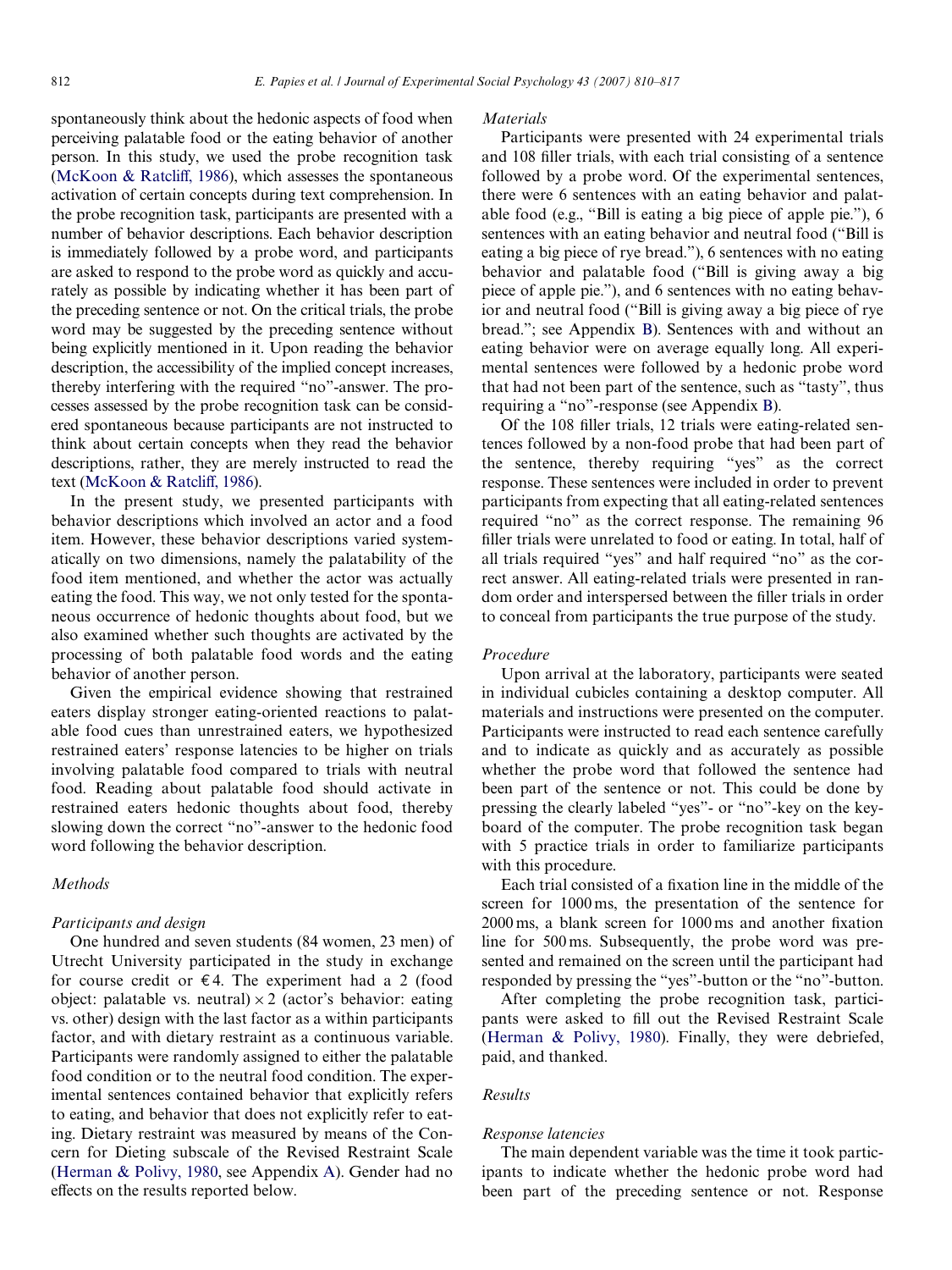latencies of incorrect responses or larger than three standard deviations above the mean were excluded from analyses  $(2\%$ , no differences between conditions; see also [Hassin](#page-7-14) [et al., 2005](#page-7-14)).

Response latencies were analyzed in the General Linear Model in a 2 (food object: palatable vs. neutral)  $\times$  2 (actor's behavior: eating vs. other) design with dietary restraint as a continuous variable. This analysis revealed the expected though only marginally significant interaction between restraint and food object,  $F(1, 103) = 3.52$ ,  $p = .06$ ,  $\eta^2 = .03$ . In order to examine this interaction and test our specific hypothesis, the effect of food object was assessed for restrained eaters (one standard deviation above the mean; see [Aiken & West, 1991](#page-7-17)) and for unrestrained eaters (one standard deviation below the mean) separately. These contrast analyses showed that restrained eaters responded more slowly to hedonic food words if they followed sentences that contained palatable rather than neutral food objects  $(Ms=726$  and 650ms, respectively),  $F(1,103) = 5.82$ ,  $p = 0.02$ ,  $\eta^2$  = 0.05, while the palatability of the food objects did not influence the reactions of unrestrained eaters ( $Ms = 662$  and 670 ms, respectively),  $F(1,103) = .06$ , *ns*.

The initial analysis also revealed an unexpected main effect of actor's behavior,  $F(1,103) = 4.56$ ,  $p = .04$ ,  $\eta^2 = .04$ , such that response latencies were higher when the sentence described an actor's eating behavior, relative to an unrelated behavior. This effect was qualified by a marginally significant actor's behavior  $\times$  restraint interaction effect,  $F(1, 103) = 3.43, p = .07, \eta^2 = .03$ . Contrast analyses showed that the reactions of unrestrained eaters to hedonic probe words were slowed down when the preceding sentence described an actor's eating behavior rather than a behavior unrelated to eating  $(Ms = 681$  and 651 ms, respectively),  $F(1, 103) = 7.89, p < 0.01, \eta^2 = 0.07$ . The reactions of restrained eaters were unaffected by the type of behavior displayed by the actor ( $Ms = 689$  and 687 ms),  $F(1, 103) = 0.04$ , *ns*. These results are displayed in [Fig. 1.](#page-3-0)

#### *Error rates*

Error rates were analyzed in the same design as the response latencies. This analysis revealed only a marginally significant effect of food object,  $F(1, 103) = 3.66$ ,  $p = 0.06$ ,  $\eta^2$  = .03, such that slightly more errors were made in trials with palatable food objects compared to trials with neutral food objects ( $Ms = 1.4\%$  and 0.3%, respectively). This result suggests that longer response latencies after sentences with palatable food objects cannot be attributed to greater accuracy on such trials.

#### *Discussion*

Study 1 showed that restrained eaters' reactions to hedonic probe words were slowed down after sentences that contained a palatable food object, irrespective of whether the actor was explicitly said to be eating the food or not. This suggests that behaviors including palatable food items activated hedonic thoughts about food in



<span id="page-3-0"></span>Fig. 1. Mean response latencies in the probe recognition task as a function of the palatability of the food object and actor's behavior for restrained eaters (one standard deviation above the mean, see [Aiken and West, 1991](#page-7-17)) and unrestrained eaters (one standard deviation below the mean). Error bars represent one standard error.

restrained eaters. For restrained eaters, the palatability of the food is the most salient characteristic of the behavior that they perceive, and reading about palatable food leads to the activation of hedonic thoughts about food.

Study 1 also revealed an effect of the actor's behavior on the response latencies of unrestrained eaters, such that they reacted more slowly to hedonic food words when these were preceded by sentences that described an actor's eating behavior, relative to sentences with no eating behavior. This pattern of reaction times was not influenced by the palatability of the food object mentioned in the sentence. Although we did not specifically predict this effect to occur for the unrestrained eaters, this activation of hedonic thoughts in response to eating behavior descriptions can be explained in terms of the logical infer-ences described by [McKoon and Ratcli](#page-7-16)ff [\(1986\)](#page-7-16). Regardless of the food object being eaten, unrestrained eaters thought of "tasty" as the logical consequence of the actor's eating behavior.

While the pattern of results obtained in Study 1 confirmed our hypothesis that restrained eaters activate hedonic thoughts about food in response to the processing of palatable food items, the current findings are not conclusive as to whether these thoughts indeed occur on-line, i.e.,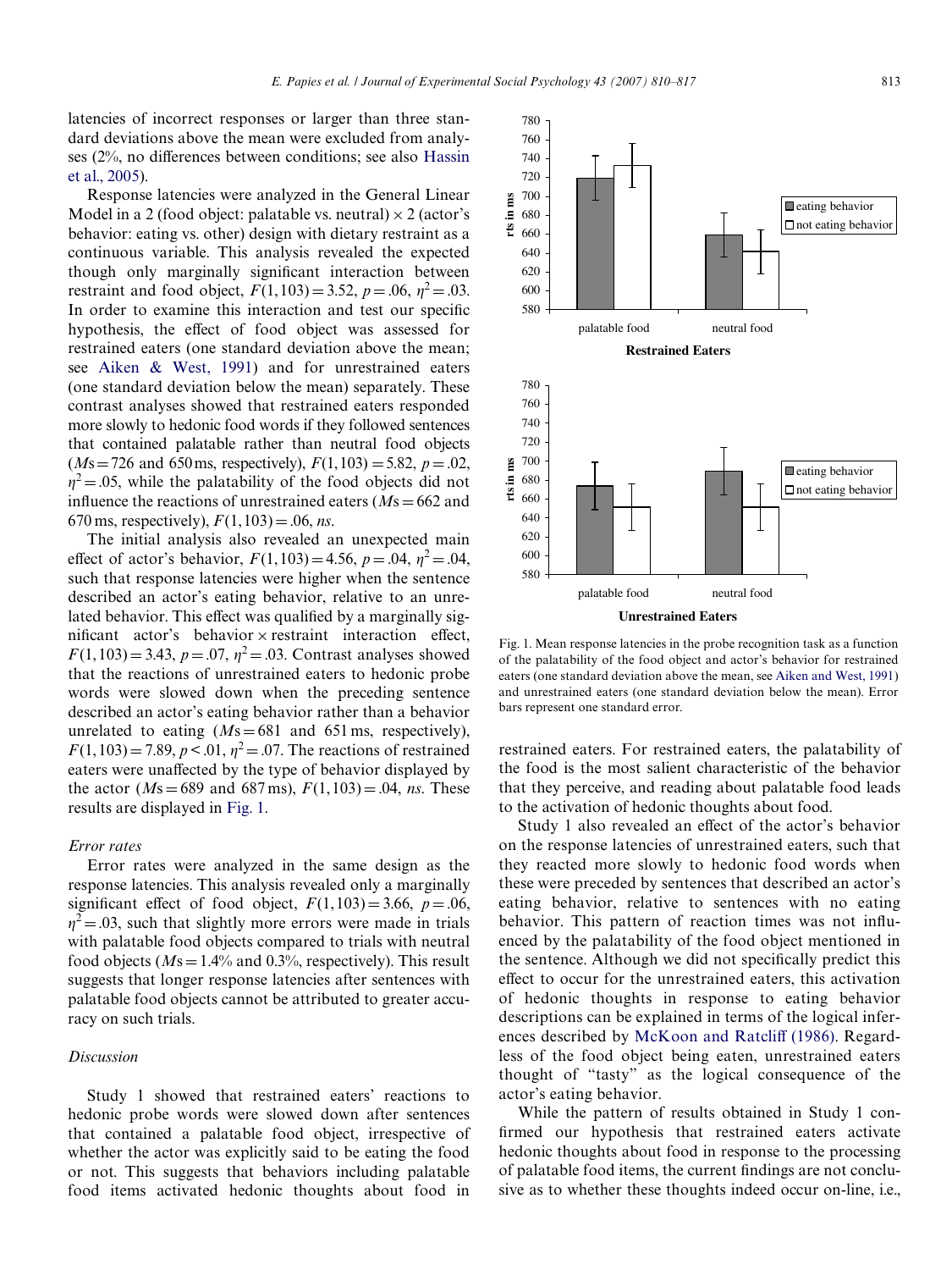during encoding of the behavior. It has been suggested that the probe recognition paradigm used in Study 1 may measure inferences about the text that occur off-line, i.e., at a later stage of information processing [\(Hassin et al., 2005;](#page-7-14) [Keenan, Potts, Golding, & Jennings, 1990; McKoon & Rat](#page-7-14)[cli](#page-7-14)ff, 1986; Wigboldus, Dijksterhuis, & [V](#page-7-14)an Knippenberg, [2003\)](#page-7-14). The testing procedure requires research participants to compare the probe word with the preceding sentence in order to determine whether the probe had been part of that text. This process could lead them to activate concepts that they may not have activated while first reading the text [\(Hassin et al., 2005](#page-7-14)). Therefore, Study 2 was set up to replicate the finding that restrained eaters respond to palatable food cues with hedonic thoughts about food with a paradigm that allows for a more stringent test of the hypothesis that these thoughts are indeed activated on-line. In addition, Study 2 also included a measure of perceived hunger in order to test the alternative explanation that restrained eaters activate hedonic thoughts about food because they feel more hungry than unrestrained eaters (cf. [Cabanac,](#page-7-18) [1971\)](#page-7-18).

## **Study 2**

In order to measure the activation of hedonic thoughts at the initial encoding of behavior information, in Study 2 we employed an experimental paradigm that has been used in text comprehension research for probing the on-line status of spontaneous goal inferences ([Long & Golding, 1993;](#page-7-19) [Long, Golding, & Graesser, 1992\)](#page-7-19). Specifically, a rapid serial visual presentation procedure (RSVP) was used to present the experimental material, which means that the behavior descriptions appear on the screen one word at a time at a rapid pace. After the final word, a lexical decision target is presented in order to assess directly the accessibility of the concept in question. A short stimulus-onset-asynchrony (SOA) is used to rule out controlled processing. As in Study 1, we expected restrained eaters to spontaneously activate hedonic thoughts in response to sentences with palatable food objects. This should be reflected in shorter reaction times in the lexical decision task, due to the increased accessibility of the hedonic words.

# *Methods*

#### *Participants and design*

Eighty students (65 women, 15 men) of Utrecht University participated in the study in exchange for course credit or  $\epsilon$ 4. The design of the study was the same as in Study 1. Gender had no effect on the results reported below.

## *Materials*

The same experimental sentences and hedonic probe words were used as in Study 1, with only slight changes undertaken in order to ensure that the food object was placed on average in the same position within the sentences describing eating behavior and other behavior.

The 12 experimental sentences were presented to participants in random order and interspersed between 60 filler sentences. Filler sentences were constructed the same way as the experimental sentences and followed by either an unrelated word target or a pronounceable non-word target. Among the filler sentences were 12 eating-related sentences followed by a non-word target in order to preclude participants' expectancy that an eating-related sentence would invariably be followed by an existing target word. Of the total of 72 sentences, half were followed by an existing target word, and half were followed by a non-word target.

## *Procedure*

Upon arrival at the laboratory, participants were seated in individual cubicles containing a desktop computer. All materials and instructions were presented on the computer. Participants were instructed to read each sentence carefully and to respond to the target words as quickly and accurately as possible by pressing the clearly labeled "yes"- or "no"-keys.

The lexical decision task began with 10 practice trials. Each trial consisted of a row of asterisks presented in the center of the screen for 1000 ms, followed by the sentence presented word by word, with each word remaining on the screen for 200 ms and followed by a blank screen for 50 ms. The last word in each sentence was followed by a period, signaling the end of the sentence to the participant. Subsequently, a letter string was presented between four asterisks on each side, signaling to participants that this was the target word requiring a lexical decision. The target remained on the screen until the participant responded. The next trial commenced after an interval of 1000 ms.

After the lexical decision task, participants were asked to fill in the Restraint Scale. Then, participants' self-reported hunger was recorded by means of a 7-point scale. Finally, participants were debriefed, paid, and thanked.

# *Results*

#### *Response latencies*

The main dependent variable was participants' average response latency for indicating that the hedonic target words were existing Dutch words. Response latencies of incorrect responses (3.5%) or correct responses larger than three standard deviations above the mean  $(1.7\%$  of trials, no differences between conditions) were excluded from analyses.

Response latencies were analyzed in the General Linear Model in a 2 (food object: palatable vs. neutral)  $\times$  2 (actor's behavior: eating vs. other) design with dietary restraint as a continuous variable. This analysis revealed an interaction between food object and dietary restraint,  $F(1, 76) = 8.93$ ,  $p < .01$ ,  $\eta^2 = .11$ . Consistent with our hypothesis, contrast analyses showed that restrained eaters (one standard deviation above the mean, see [Aiken & West, 1991\)](#page-7-17) responded faster to hedonic food words when the preceding behavior description contained a palatable food object rather than a neutral food object  $(Ms=615$  and 701 ms, respectively),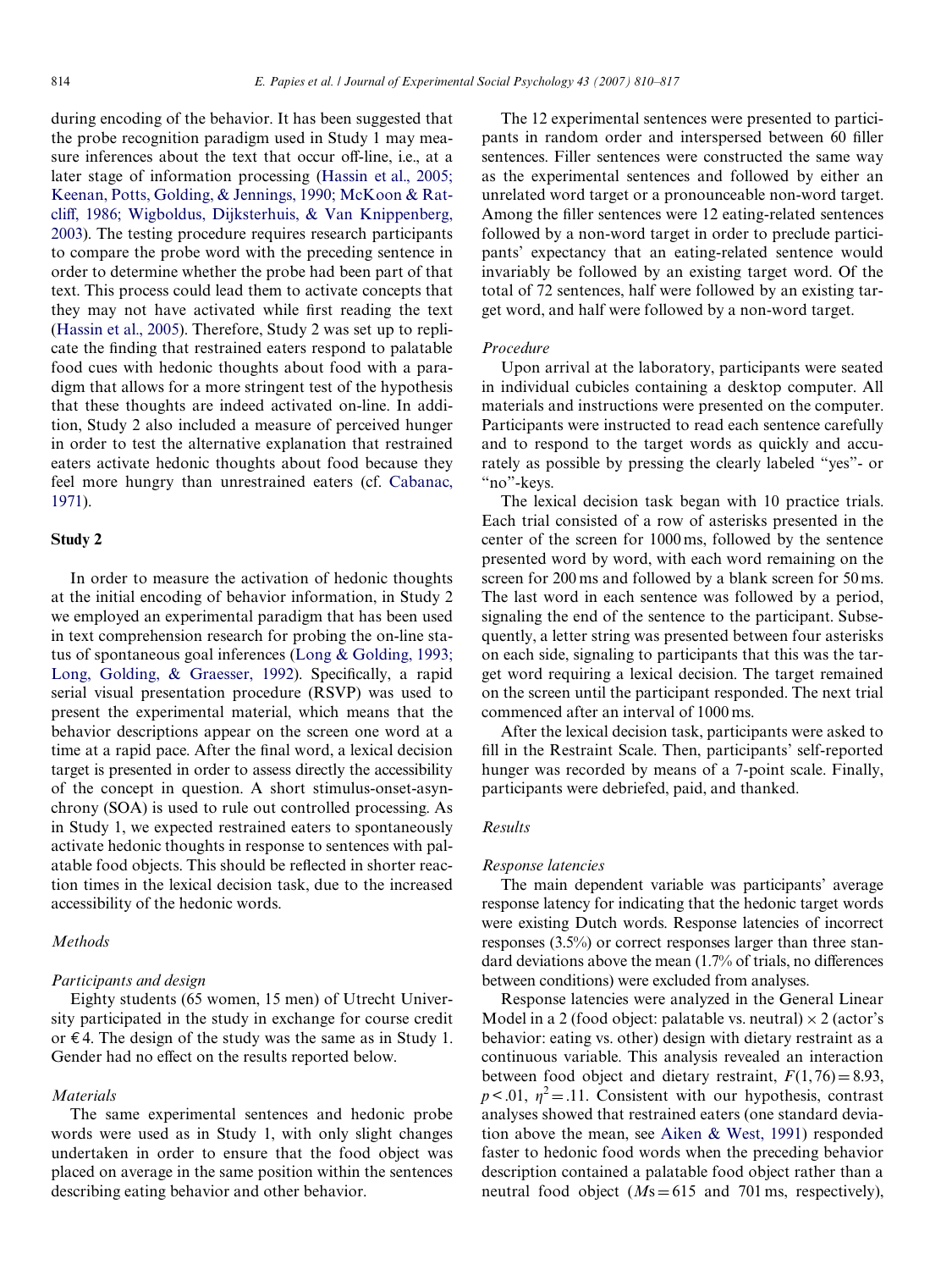

<span id="page-5-0"></span>Fig. 2. Mean response latencies in the lexical decision task as a function of the palatability of the food object and actor's behavior for restrained eaters (one standard deviation above the mean, see [Aiken and West, 1991\)](#page-7-17) and unrestrained eaters (one standard deviation below the mean). Error bars represent one standard error.

 $F(1, 76) = 9.26$ ,  $p < 0.01$ ,  $\eta^2 = 0.11$ . The response latencies of unrestrained eaters (one standard deviation below the mean) did not differ between sentences with palatable and neutral food objects ( $Ms = 642$  and 608 ms, respectively),  $F(1, 76) = 1.43$ , *ns* (see [Fig. 2](#page-5-0)).

Moreover, the two-way interaction between food object and restraint was qualified by an interaction with actor's behavior,  $F(1, 76) = 5.91$ ,  $p = .02$ ,  $\eta^2 = .07$ . Contrast analyses showed that the difference between response latencies after sentences with palatable food objects and sentences with neutral food objects for restrained eaters was stronger for sentences explicitly referring to eating behavior  $(Ms=607)$ and 709 ms, respectively),  $F(1, 76) = 12.08$ ,  $p < .01$ ,  $\eta^2 = .14$ , than for sentences not explicitly referring to eating behavior ( $Ms = 624$  and 693 ms),  $F(1, 76) = 5.13$ ,  $p = .03$ ,  $\eta^2 = .06$ .

In sum, restrained eaters responded faster to hedonic food words when the behavior description contained a palatable food object rather than a neutral food object. The effect of the palatability of the food object was enhanced by the social cue of another person eating the food. Unrestrained eaters' responses to hedonic targets were not influenced by the actor's behavior or food objects mentioned in the experimental sentences.

# *Error rates*

Error rates were analyzed in the same design as the response latencies, which revealed a significant interaction between actor's behavior and food object,  $F(1, 76) = 6.57$ ,

 $p = 0.01$ ,  $\eta^2 = 0.08$ . On trials describing eating behavior, less errors were made when the sentence contained a palatable food object relative to a neutral food object  $(Ms = 1.2\%$  and 5.7%, respectively),  $F(1,76) = 5.76$ ,  $p = .02$ ,  $\eta^2 = .07$ . On noteating trials, there was no effect of food object,  $F(1, 76) = .45$ , *ns*. These effects suggest that the faster responses after eating behavior descriptions with palatable food objects were not made at the cost of accuracy.

# *Potential effects of hunger*

Perceived hunger was not associated with restraint scores,  $r = 0.07$ , *ns*. In order to rule out hunger as a potential confound in our results, we replaced restraint scores with hunger scores in the full factorial model. These analyses revealed no main effects of hunger and no interaction effects with the other factors on response latencies (all *p*> .5) or error rates (all *p*> .3).

#### *Discussion*

The results of Study 2 replicated our earlier finding showing that restrained eaters activate hedonic thoughts in response to processing behavior descriptions involving palatable food. Importantly, because the paradigm used here allows us to assess the activation of hedonic thoughts at the encoding stage of information processing, these findings show that restrained eaters encode behavioral information that involve palatable food objects in terms of hedonic concepts. When measured on-line, there was no evidence of the activation of hedonic thoughts in unrestrained eaters in response to the behavioral information.

# **General discussion**

Our research was designed to investigate the spontaneous activation of hedonic thoughts triggered by the processing of food and eating behavior descriptions in restrained eaters. Several earlier studies have shown that chronic dietary restraint can easily be disrupted by the perception of food cues, such as the smell or sight of pizza or the eating behavior of other people. The studies reported here examined whether restrained eaters activate hedonic thoughts in response to such food cues. These hedonic thoughts could be the mechanism that triggers the overeating of restrained eaters.

The results of Study 1 showed that restrained eaters think hedonically about food when they read about a behavior that involves palatable food. Study 2 replicated these results with a different paradigm, showing that restrained eaters activate hedonic thoughts about food in response to reading about palatable food, especially when it concerns eating behavior. Moreover, this study confirmed our hypothesis that these hedonic thoughts were activated on-line. Although the present studies confronted participants merely with food words and verbal behavior descriptions rather than actual food and eating behavior, the results are instructive about the spontaneous occurrence of hedonic thoughts in restrained eaters.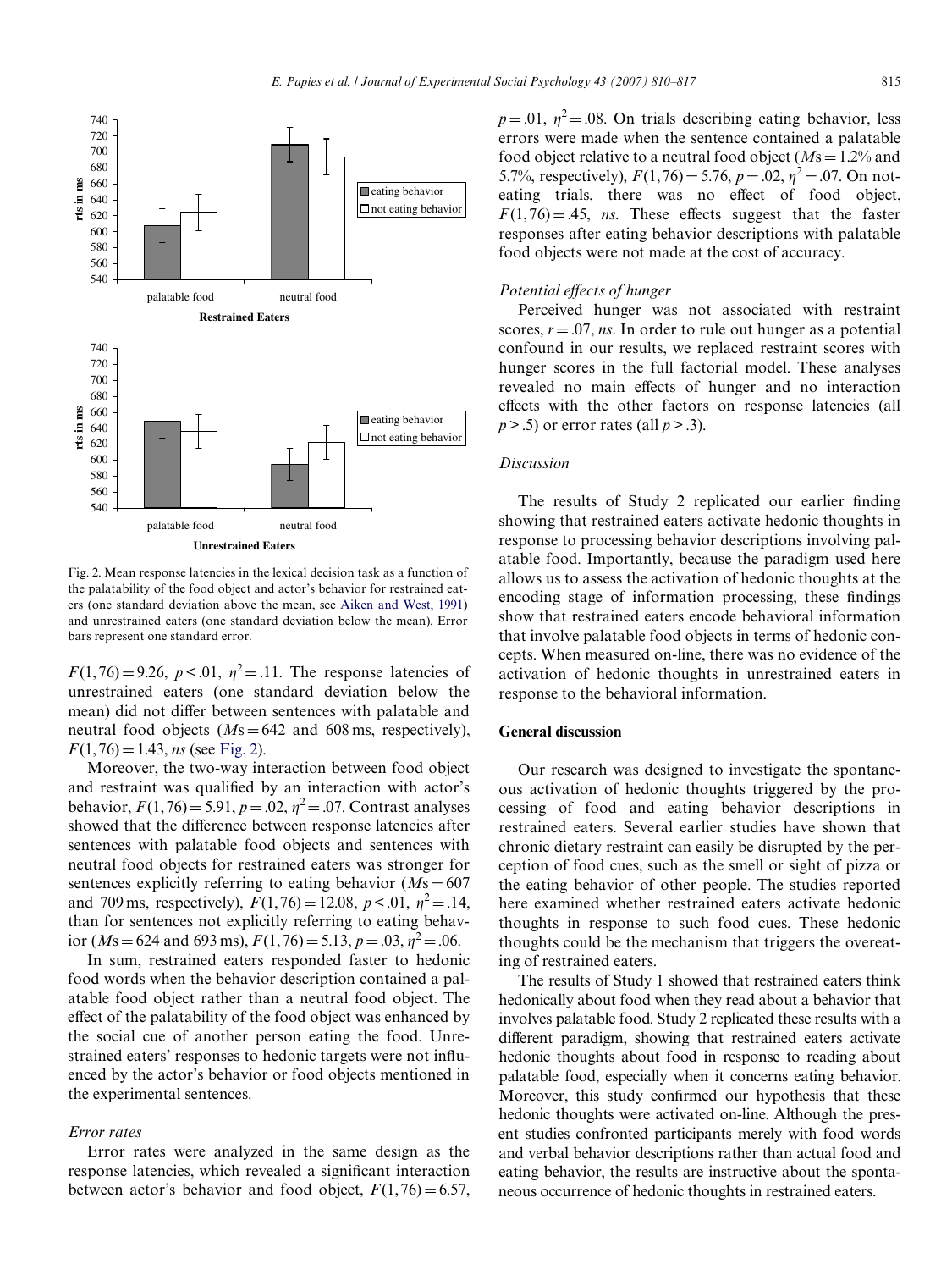Our findings suggest that restrained eaters strongly connect palatable food with the pleasure that can be derived from eating it. This specific relation of food with food-specific pleasure can be distinguished from a more general association between palatable food and positive affect. Studies that examined general attitudes towards palatable food with implicit attitude measures could not find systematic differences between restrained eaters' and unrestrained eaters' evaluation of palatable food ([Roefs, Herman,](#page-7-20) [MacLeod, Smulders, & Jansen, 2005\)](#page-7-20). On explicit measures, restrained eaters even rate palatable food less positively than unrestrained eaters [\(Papies, Stroebe, & Aarts, 2006\)](#page-7-21). However, the current studies show that restrained eaters do spontaneously think about the hedonic properties of palatable food. This activation of the food-specific rewarding qualities of food might be a better predictor of actual consummatory behavior than the more general evaluation of food. Thus, our findings point towards an interesting motivational, rather than evaluative account of the eating-regulation of restrained eaters.

What are potential consequences of restrained eaters' hedonic thoughts about food? We would argue that these thoughts can interfere with restrained eaters' attempts at dieting in several ways. Earlier studies have shown that the activation of hedonic food thoughts in restrained eaters can inhibit dieting. For example, Stroebe and colleagues ([Stroebe, Mensink, Aarts, Schut, & Kruglanski,](#page-7-22) [2006](#page-7-22)) showed in a sequential priming task that the subliminal presentation of hedonic thoughts about food decreases the activation of dieting thoughts, but only for restrained eaters. This process has important behavioral implications for restrained eaters, since it makes it less likely that subsequent eating behavior will be guided by the goal of eating restraint.

The present studies may also shed a new light on the results of the classic preload studies that showed that restrained eaters overeat when they have received a preload by the experimenter. In all preload studies reported in the literature, the food that participants were required to eat prior to the taste test was not only high in calories, and thus a violation of their diet, but also very palatable, such as milkshakes or chocolate cake (e.g., [Herman &](#page-7-4) [Mack, 1975; Polivy, Herman, Hackett, & Kuleshnyk,](#page-7-4) [1986](#page-7-4)). In this sense, the preload could function as a palatable food cue and automatically trigger hedonic thoughts about food in restrained eaters. Restrained eaters will then use the subsequent taste test as an opportunity to pursue the goal of hedonic enjoyment of eating and, most likely, overeat. The same reasoning can be applied to interpret the findings of other studies in which overeating in restrained eaters was induced by means of the smell of food, the sight of food, or thoughts of palatable food. Therefore, our findings are also in line with the work on delay of gratification ([Mischel et al., 1996, 1989](#page-7-12)) that has shown that encoding tempting stimuli in terms of their "hot", consummatory features makes it more difficult to resist them.

From the present studies, we may conclude that the abundance of food cues in our environment is likely to be detrimental for the dieting goal of restrained eaters. The processing of palatable food cues makes restrained eaters think about the hedonic pleasure to be gained from it and may trigger restrained eaters to seek this pleasure. The current studies thus identified a possible mechanism that could explain why restrained eaters easily overeat when they are confronted with palatable food.

# <span id="page-6-0"></span>**Appendix A**

Concern for Dieting Subscale of the Revised Restraint Scale [\(Herman & Polivy, 1980\)](#page-7-3). For the present studies, a Dutch translation of this scale was used ([Jansen, Oos](#page-7-23)[terlaan, Merckelbach, & van den Hout, 1988](#page-7-23)).

- 1. How often are you dieting?
- 2. Do you have feelings of guilt after overeating?
- 3. Do you eat sensibly in front of others and splurge alone?
- 4. Do you give too much time and thought to food?
- 5. Would a weight fluctuation of 5 lb affect the way you live your life?
- 6. How conscious are you of what you are eating?

# <span id="page-6-1"></span>**Appendix B. Stimulus materials used in Study 1 (translated from Dutch)**

## *B.1. Experimental sentences*

Words in parentheses denote food objects presented in the neutral food condition.

- 1 (a) Bill is eating a big piece of apple pie. (rye bread)
- (b) Bill is giving away a big piece of apple pie. (rye bread)
- 2 (a) Janice is having a couple of chocolate cookies during the movie. (peeled carrots)
- (b) Janice is putting a couple of chocolate cookies into a bag. (peeled carrots)
- 3 (a) Tom sates his appetite with French fries. (Brussels sprouts)
	- (b) Tom forgets the plate of French fries. (Brussels sprouts)
- 4 (a) Sandra is taking a handful of M&M's from the bowl. (raisins)
	- (b) Sandra is putting the M&M's in the cupboard. (raisins)
- 5 (a) Lucy tries three kinds of chocolates. (oatmeal) (b) Lucy sells three kinds of chocolates. (oatmeal)
- 6 (a) Ben is taking a bite of the warm pizza. (kidneys)
	- (b) Ben is giving away the warm pizza. (kidneys)

## *B.2. Hedonic probe words*

delicious, tasty, good, indulging, scrumptious, delectable